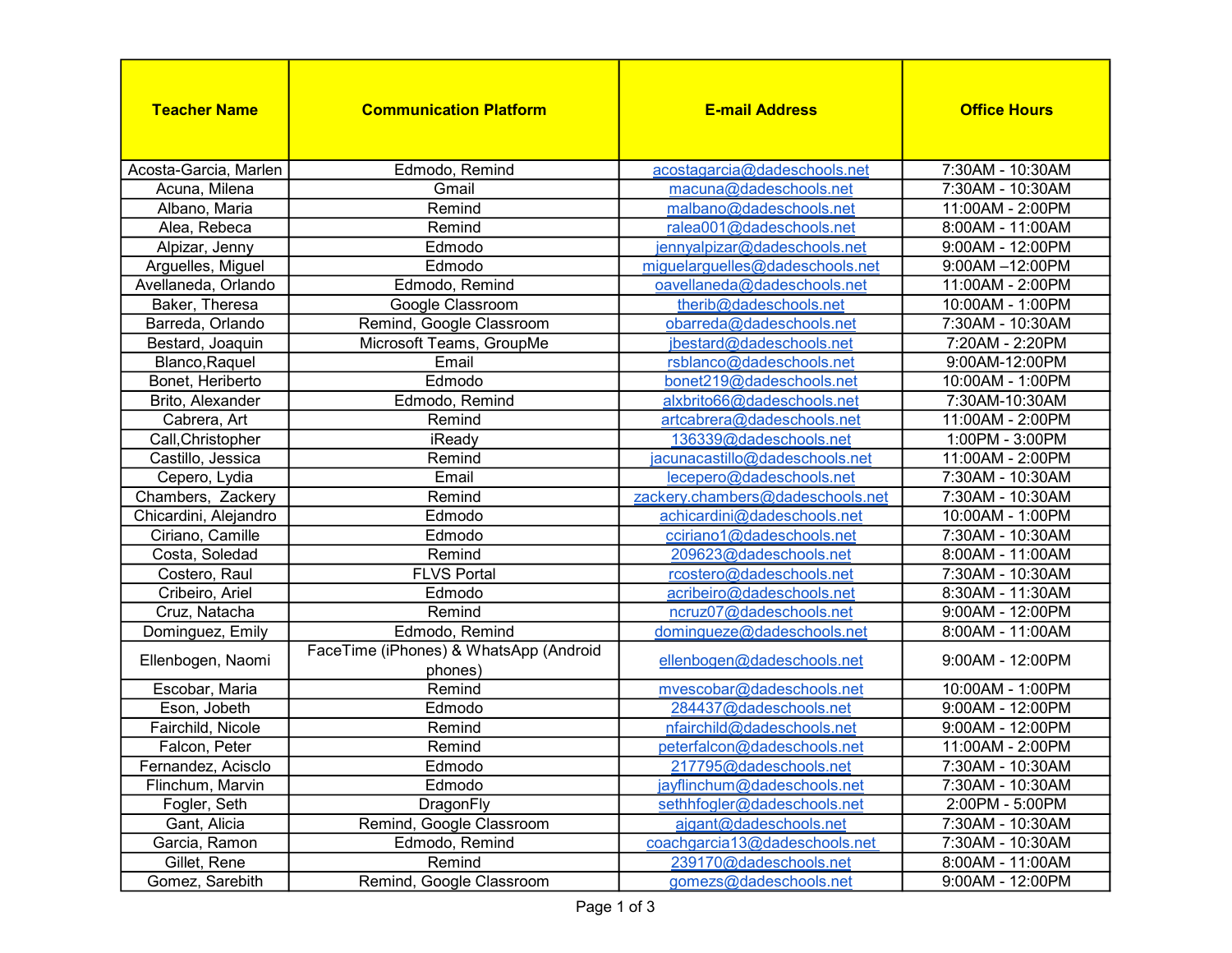| <b>Teacher Name</b>        | <b>Communication Platform</b>       | <b>E-mail Address</b>            | <b>Office Hours</b> |
|----------------------------|-------------------------------------|----------------------------------|---------------------|
| Gonzalez, Melanie          | Email                               | mgonz221@dadeschools.net         | 9:00AM - 12:00PM    |
| González, Xiomara          | Schoology, Email                    | xiogonzalez@dadeschools.net      | 9:00AM - 12:00PM    |
| Green, Nadine              | Remind                              | nadinegreen@dadeschools.net      | 8:00AM - 11:00AM    |
| Greggains, Nora            | Edmodo                              | nsgreggains@dadeschools.net      | 8:00AM - 11:00AM    |
| Grillo, Jennifer           | Edmodo                              | jennifergrillo@dadeschools.net   | 9:00AM - 12:00PM    |
| Grunauer, Steffi           | Remind                              | sqrunauer@dadeschools.net        | 8:00AM - 11:00AM    |
| Guillen, Berta             | Remind                              | bguillen@dadeschools.net         | 8:00AM - 11:00AM    |
| Hernandez, Marly           | Email                               | marlyh@dadeschools.net           | 9:00AM-12:00PM      |
| Hernandez, Mistique        | Microsoft Teams, Remind             | mhern777@dadeschools.net         | 9:00AM - 12:00PM    |
| Herrera, Steven            | Remind, Google Classroom            | stevenherrera@dadeschools.net    | 11:00AM - 2:00PM    |
| Hill-Armbrister Patricia   | Edmodo                              | phill2@dadeschools.net           | 10:00AM - 1:00PM    |
| Howard, Joseph             | Khan Academy                        | general@dadeschools.net          | 11:00AM - 2:00PM    |
| John, Alicia               | Remind, Gmail                       | ajohn@dadeschools.net            | 8:00AM - 11:00AM    |
| Johnson, Ajayi             | Google Classroom                    | 289372@dadeschools.net           | 7:30AM - 10:30AM    |
| Johnson, Izella            | Remind                              | ijohnson@dadeschools.net         | 8:00AM - 11:00AM    |
| Jovert, Marlen             | Remind                              | mjovert@dadeschools.net          | 9:00AM - 12:00PM    |
| Kopec, Paul                | Edmodo                              | paulk@dadeschools.net            | 9:00AM - 12:00PM    |
| Lopez, Jose                | Edmodo                              | jalopez10@dadeschools.net        | 10:00AM - 1:00PM    |
| Luis, Yamilee              | Remind                              | yamileeluis@dadeschools.net      | 8:00AM - 11:00AM    |
| Mansito, Reinel            | Edmodo                              | mansito@dadeschools.net          | 9:00AM - 12:00PM    |
| Marti, Luis                | Edmodo, AP Classroom on AP Central  | 263659@dadeschools.net           | 9:00AM -12:00PM     |
| Matter, Fred               | Edmodo                              | matter@dadeschools.net           | 10:00AM - 1:00PM    |
| McKay, Archie              | Remind                              | mckay8437@dadeschools.net        | 9:00AM - 12:00PM    |
| Mendez, Luis               | Edmodo                              | mendo44@dadeschools.net          | 9:00AM -12:00PM     |
| Miranda Lopez,<br>Greechen | Remind                              | greechen.miranda@dadeschools.net | 8:00AM - 11:00AM    |
| Morales, Jorge             | Remind                              | J morales@dadeschools.ent        | 8:00AM - 11:00AM    |
| Moreno, Tamara             | Remind                              | tamarar01@dadeschools.net        | 9:00AM -12:00PM     |
| Moscovic, Stephen          | Remind                              | smoscovic@dadeschools.net        | 7:30AM - 10:30AM    |
| Núñez, Tania               | Schoology                           | tanian@dadeschools.net           | 7:30AM - 10:30AM    |
| Ogorek-Cushman,<br>Linda   | Edmodo, Remind                      | logorekcushman@dadeschools.net   | 9:00AM - 12:00PM    |
| Ojeda, Isabel              | Edmodo, AP Classroom on AP Central  | iojeda@dadeschools.net           | 9:00AM - 12:00PM    |
| Paigo, Mercedes            | Edmodo                              | mpaigo@dadeschools.net           | 9:00AM - 12:00PM    |
| Perez Menendez,<br>Maria   | Remind                              | perezmen@dadeschools.net         | 8:00AM - 11:00AM    |
| Perez-Martin, Zulima       | Edomodo, AP Classroom on AP Central | perezmartin@dadeschools.net      | 9:00AM - 12:00PM    |
| Pina Elizabeth             | Email                               | epina23@dadeschools.net          | 9:00AM -12:00PM     |